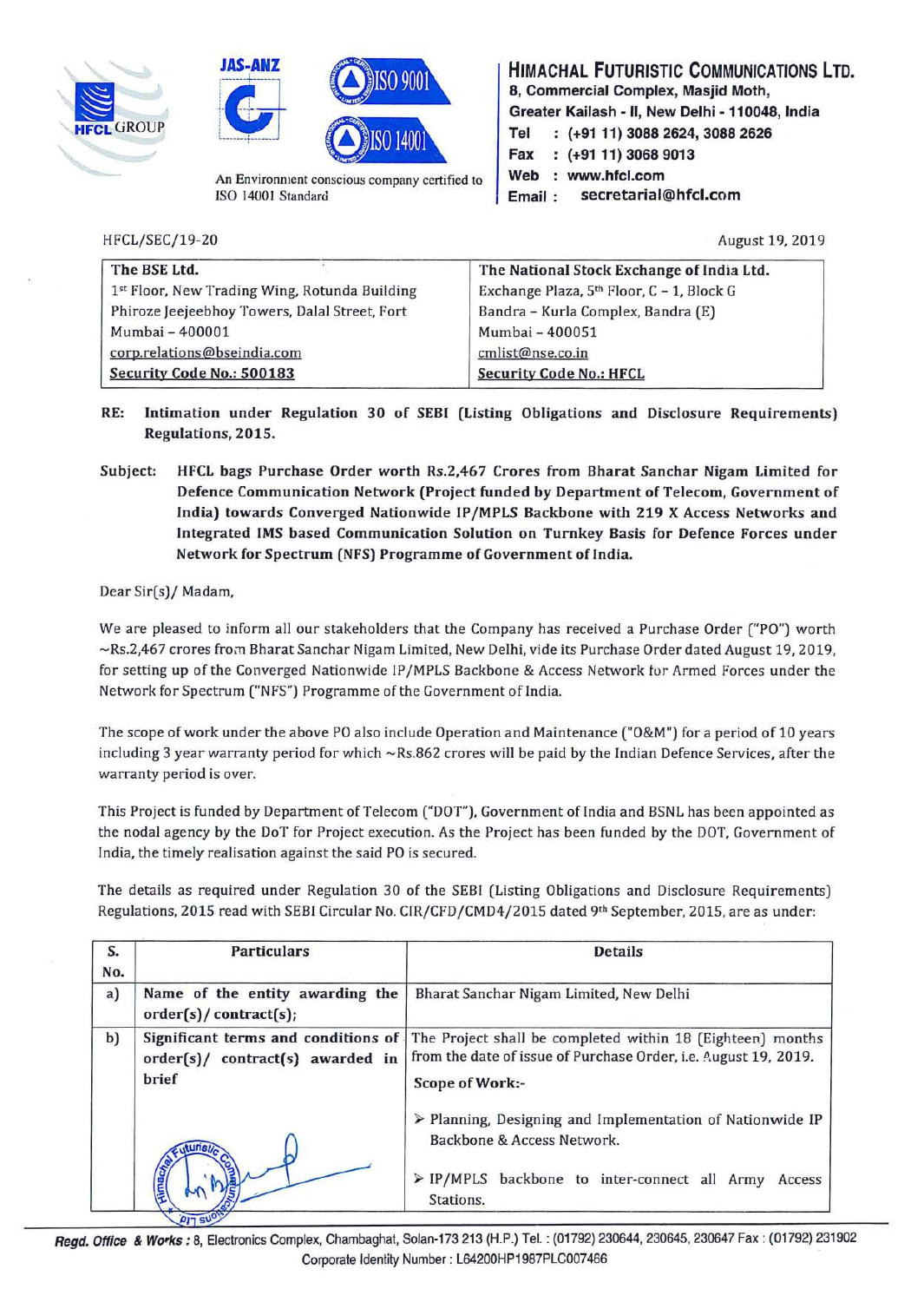





An Environment conscious company certified to ISO 14001 Standard

**HIMACHAL FUTURISTIC COMMUNICATIONS LTD. 8, Commercial Complex, Masjid Moth, Greater Kai lash** - II, **New Delhi** - **110048, India a COMMERCIAL COMPLEX, MASJIG MOUT,**<br>
Greater Kailash - II, New Delhi - 110048<br>
Tel : (+91 11) 3088 2624, 3088 2626<br>
Fax : (+91 11) 3068 9013<br>
Mob : www.hfology **Fax (+91 11) 3068 9013**  Web : www.hfcl.com

**Email** : **secretarial@hfcl.com** 

| S.<br>No. | <b>Particulars</b>                                                                                | <b>Details</b>                                                                                                                                                                                                                                                                                           |
|-----------|---------------------------------------------------------------------------------------------------|----------------------------------------------------------------------------------------------------------------------------------------------------------------------------------------------------------------------------------------------------------------------------------------------------------|
|           |                                                                                                   | > 219 X Access Networks with last mile connect systems.                                                                                                                                                                                                                                                  |
|           |                                                                                                   | > Planning, Designing and Implementation of Integrated IMS<br>based Communication Solution on pan India basis.                                                                                                                                                                                           |
|           |                                                                                                   | $\triangleright$ Establishment of Telepresence studios across the network<br>to extend immersive conferencing facility to the users.                                                                                                                                                                     |
|           |                                                                                                   | > Creation of Two National and Six Regional NOCs for<br>management of all assets.                                                                                                                                                                                                                        |
|           |                                                                                                   | > Delivery of Professional Services to include Project<br>Management during implementation on turnkey basis and<br>maintenance with three years warranty.                                                                                                                                                |
|           |                                                                                                   | $\geq$ Conduct of training to create a workforce capable of<br>operating the network.                                                                                                                                                                                                                    |
|           |                                                                                                   | <b>Payment Terms:-</b>                                                                                                                                                                                                                                                                                   |
|           |                                                                                                   | > First Stage Payment: Payment for 70% of the cost of the<br>materials shall be paid on receipt of goods by consignee at<br>site and after successful conduct of Site Acceptance Test.                                                                                                                   |
|           |                                                                                                   | > Second Stage Payment: Payment for 20% amount of the<br>cost of the materials and 80% amount of the cost of the<br>services executed shall be paid on commissioning of the<br>respective Access Networks on successful completion of<br>Station AT.                                                     |
|           |                                                                                                   | > Third Stage Payment: Payment for 5% amount of the cost<br>of the materials and 10% amount of the cost of the services<br>to be completed shall be paid on successful completion of<br>Network AT.                                                                                                      |
|           |                                                                                                   | > Fourth Stage Payment: Payment for balance 5% amount of<br>the cost of the materials supplied and 10% amount of the<br>cost of the services completed shall be paid on completion of<br>one year of warranty period and integration with DWDM<br>network through bulk encryption units, EMS integration |
|           |                                                                                                   | with UNMS.                                                                                                                                                                                                                                                                                               |
| c)        | Whether order(s)/ contract(s) have<br>awarded<br>by<br>domestic/<br>been<br>international entity; | Domestic<br><b>PWIH</b>                                                                                                                                                                                                                                                                                  |

**Regd. Office** & **wo~ks:** B, Electronics Complex, Chambaghat, Solan-173 213 (H.P.) Tel.: (01792) 230644, 230645, 230647 Fax : (01792) 231902 Corporate Identity Number : L64200HP1987PLC007466